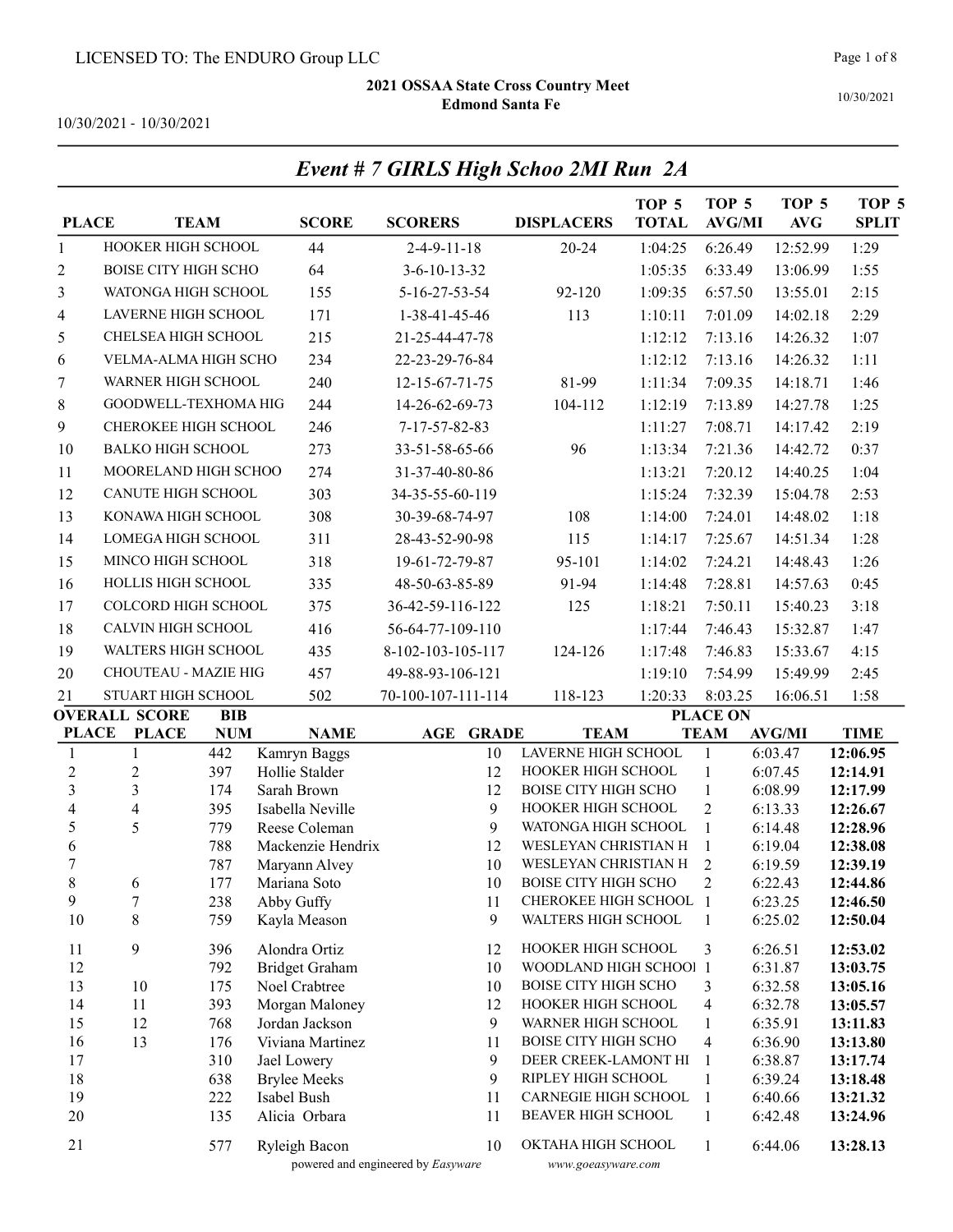10/30/2021 - 10/30/2021

|        |        |      |                        |    | $L$ <i>rent</i> $\pi$ / <b>GIALS</b> $H$ $g$ <sup><math>n</math></sup> $S$ <i>choo</i> $2m$ <i>i</i> Ann $2\pi$ |                          |         |          |
|--------|--------|------|------------------------|----|-----------------------------------------------------------------------------------------------------------------|--------------------------|---------|----------|
| 22     |        | 578  | Miley Holt             | 9  | OKTAHA HIGH SCHOOL                                                                                              | $\overline{2}$           | 6:44.74 | 13:29.48 |
| 23     | 14     | 353  | Victoria Alvarado      | 9  | GOODWELL-TEXHOMA HI(1                                                                                           |                          | 6:46.08 | 13:32.16 |
| 24     | 15     | 767  | Karlee Hart            | 12 | WARNER HIGH SCHOOL                                                                                              | $\mathfrak{2}$           | 6:46.52 | 13:33.05 |
| 25     |        | 1516 | Addison McCracken      | 9  | <b>CASHION HIGH SCHOOL</b>                                                                                      | $\mathbf{1}$             | 6:46.88 | 13:33.77 |
| 26     | 16     | 782  | Landri Hussey          | 12 | WATONGA HIGH SCHOOL                                                                                             | $\overline{c}$           | 6:47.16 | 13:34.33 |
| $27\,$ |        | 367  | Quinby Rainey          | 11 | HAMMON HIGH SCHOOL                                                                                              | $\mathbf{1}$             | 6:47.57 | 13:35.14 |
| 28     | 17     | 239  | Maryanne Heim          | 10 | CHEROKEE HIGH SCHOOL 2                                                                                          |                          | 6:51.72 | 13:43.45 |
| 29     |        | 352  | Ashlan Light           | 12 | <b>GARBER HIGH SCHOOL</b>                                                                                       | $\mathbf{1}$             | 6:52.12 | 13:44.24 |
| 30     | $18\,$ | 392  | Savannah Fischer       | 11 | HOOKER HIGH SCHOOL                                                                                              | 5                        | 6:52.39 | 13:44.79 |
| 31     |        | 722  | Rebekah Ridgway        | 10 | TUSHKA HIGH SCHOOL                                                                                              | $\mathbf{1}$             | 6:53.48 | 13:46.96 |
| 32     | 19     | 515  | Katelyn Newhouse       | 10 | MINCO HIGH SCHOOL                                                                                               | $\mathbf{1}$             | 6:56.30 | 13:52.61 |
| 33     | 20     | 398  | Allison Ugarte         | 11 | HOOKER HIGH SCHOOL                                                                                              | 6                        | 6:56.57 | 13:53.14 |
| 34     | 21     | 235  | Tylea Jones            | 10 | CHELSEA HIGH SCHOOL                                                                                             | $\mathbf{1}$             | 6:57.51 | 13:55.02 |
| 35     | 22     | 736  | Savanna Wainscott      | 10 | VELMA-ALMA HIGH SCHO 1                                                                                          |                          | 6:58.13 | 13:56.26 |
| 36     | 23     | 734  | Mallory Foster         | 9  | VELMA-ALMA HIGH SCHO 2                                                                                          |                          | 6:58.62 | 13:57.25 |
| 37     |        | 693  | Lilly Wyche            | 9  | STONEWALL HIGH SCHOO 1                                                                                          |                          | 6:59.10 | 13:58.20 |
| 38     |        | 503  | Payten Fite            | 11 | MERRITT HIGH SCHOOL                                                                                             | $\mathbf{1}$             | 6:59.35 | 13:58.70 |
| 39     | 24     | 394  | Frankie Martens        | 10 | HOOKER HIGH SCHOOL                                                                                              | $\boldsymbol{7}$         | 7:00.25 | 14:00.50 |
| 40     | 25     | 233  | Jaclyn Draeger         | 10 | CHELSEA HIGH SCHOOL                                                                                             | $\overline{2}$           | 7:01.18 | 14:02.36 |
| 41     | 26     | 358  | <b>Taylor Peterson</b> | 9  | GOODWELL-TEXHOMA HI(2                                                                                           |                          | 7:01.39 | 14:02.79 |
| 42     | 27     | 783  | Shelby Miller          | 10 | WATONGA HIGH SCHOOL                                                                                             | 3                        | 7:01.92 | 14:03.84 |
| 43     | 28     | 471  | Aubree Geisler         | 9  | <b>LOMEGA HIGH SCHOOL</b>                                                                                       | $\mathbf{1}$             | 7:02.43 | 14:04.87 |
| 44     | 29     | 733  | Jessie Foster          | 9  | VELMA-ALMA HIGH SCHO 3                                                                                          |                          | 7:04.31 | 14:08.62 |
| 45     | 30     | 441  | Tyra Yahola            | 12 | KONAWA HIGH SCHOOL                                                                                              | $\mathbf{1}$             | 7:06.19 | 14:12.38 |
| 46     | 31     | 530  | Kynlee Mitchell        | 11 | MOORELAND HIGH SCHOC 1                                                                                          |                          | 7:06.43 | 14:12.86 |
| 47     | 32     | 178  | Harmony Thornton       | 9  | <b>BOISE CITY HIGH SCHO</b>                                                                                     | 5                        | 7:06.57 | 14:13.15 |
| 48     | 33     | 126  | Sawyer Stockton        | 11 | <b>BALKO HIGH SCHOOL</b>                                                                                        | $\mathbf{1}$             | 7:07.92 | 14:15.84 |
| 49     |        | 504  | Lexie Fraizer          | 12 | MERRITT HIGH SCHOOL                                                                                             | $\overline{2}$           | 7:08.53 | 14:17.07 |
| 50     |        | 382  | Haley Combs            | 11 | HINTON HIGH SCHOOL                                                                                              | $\mathbf{1}$             | 7:08.69 | 14:17.39 |
| 51     | 34     | 211  | Abby Janning           | 12 | CANUTE HIGH SCHOOL                                                                                              | $\mathbf{1}$             | 7:09.12 | 14:18.24 |
| 52     | 35     | 210  | Jade Gray              | 11 | CANUTE HIGH SCHOOL                                                                                              | $\overline{c}$           | 7:09.29 | 14:18.58 |
| 53     | 36     | 266  | Mattison Hamilton      | 11 | COLCORD HIGH SCHOOL                                                                                             | $\mathbf{1}$             | 7:09.56 | 14:19.12 |
| 54     | 37     | 526  | Alaina Crockett        | 10 | MOORELAND HIGH SCHOC 2                                                                                          |                          | 7:09.82 | 14:19.64 |
| 55     |        | 263  | <b>Sydney Bowers</b>   | 12 | <b>COLBERT HIGH SCHOOL</b>                                                                                      | $\mathbf{1}$             | 7:10.41 | 14:20.82 |
| 56     |        | 1528 | Tallin Mora            | 12 | WAURIKA HIGH SCHOLL                                                                                             | $\mathbf{1}$             | 7:10.64 | 14:21.29 |
| 57     | 38     | 445  | Whitley Cash           | 11 | LAVERNE HIGH SCHOOL                                                                                             | 2                        | 7:11.25 | 14:22.51 |
| 58     |        | 791  | Delicia Delgadillo     | 12 | WEWOKA HIGH SCHOOL                                                                                              | $\mathbf{1}$             | 7:11.43 | 14:22.87 |
| 59     | 39     | 436  | Hannah Gee             | 11 | KONAWA HIGH SCHOOL                                                                                              | $\overline{2}$           | 7:12.11 | 14:24.23 |
| 60     | 40     | 527  | Lydia Eslick           | 10 | MOORELAND HIGH SCHOC 3                                                                                          |                          | 7:14.08 | 14:28.16 |
| 61     | 41     | 443  | Selah Bentley          | 9  | LAVERNE HIGH SCHOOL                                                                                             | 3                        | 7:14.52 | 14:29.05 |
| 62     | 42     | 265  | Shanie Barbee          | 11 | COLCORD HIGH SCHOOL                                                                                             | $\overline{c}$           | 7:15.00 | 14:30.00 |
| 63     | 43     | 474  | Monse Rivera           | 10 | LOMEGA HIGH SCHOOL                                                                                              | $\overline{c}$           | 7:15.28 | 14:30.57 |
| 64     | 44     | 236  | Avery Lawhorn          | 9  | CHELSEA HIGH SCHOOL                                                                                             | 3                        | 7:16.81 | 14:33.63 |
| 65     | 45     | 446  | Rache Creed            | 10 | LAVERNE HIGH SCHOOL                                                                                             | 4                        | 7:17.88 | 14:35.76 |
| 66     | 46     | 444  | Valentina Campuzano    | 10 | LAVERNE HIGH SCHOOL                                                                                             | 5                        | 7:18.33 | 14:36.67 |
| 67     | 47     | 234  | Baylee Imhoff          | 10 | CHELSEA HIGH SCHOOL                                                                                             | $\overline{\mathcal{A}}$ | 7:18.97 | 14:37.95 |
| 68     | 48     | 388  | Terynn Skorepa         | 12 | HOLLIS HIGH SCHOOL                                                                                              | $\mathbf{1}$             | 7:19.48 | 14:38.97 |
| 69     | 49     | 256  | Chesney Inglett        | 10 | CHOUTEAU - MAZIE HIG                                                                                            | $\mathbf{1}$             | 7:20.67 | 14:41.34 |
| 70     | 50     | 385  | Maci Copeland          | 11 | HOLLIS HIGH SCHOOL                                                                                              | $\mathbf{2}$             | 7:21.16 | 14:42.32 |

## Event # 7 GIRLS High Schoo 2MI Run 2A

powered and engineered by Easyware www.goeasyware.com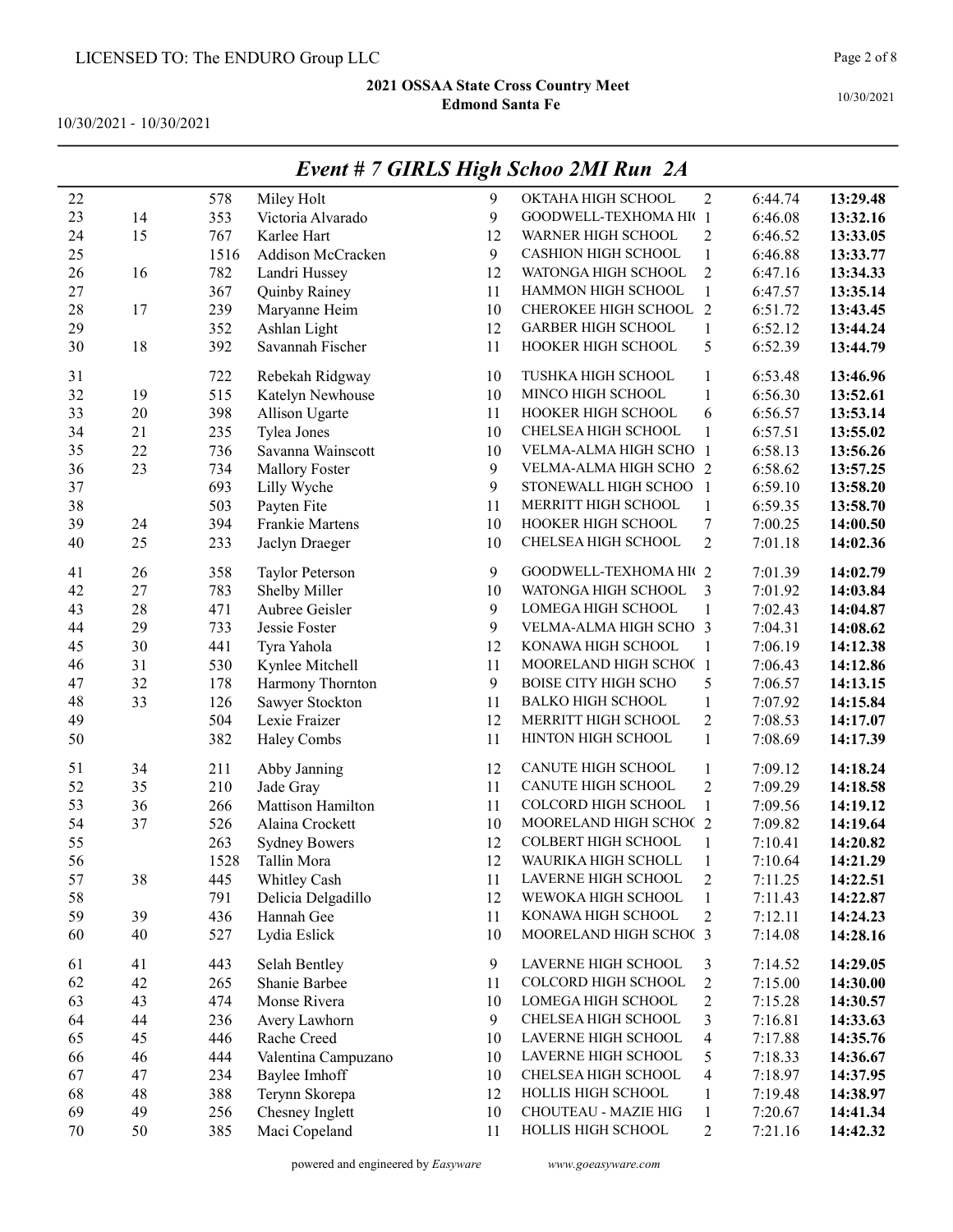10/30/2021 - 10/30/2021

|     |    |     |                     |    | $L$ <i>rcht</i> $\theta$ / <b>GIALS</b> $H$ igh Schoo $2m$ Kun $2\pi$ |                          |         |          |
|-----|----|-----|---------------------|----|-----------------------------------------------------------------------|--------------------------|---------|----------|
| 71  | 51 | 123 | Carolyn Olvera      | 12 | <b>BALKO HIGH SCHOOL</b>                                              | $\overline{c}$           | 7:21.59 | 14:43.19 |
| 72  | 52 | 472 | Kate Myers          | 9  | LOMEGA HIGH SCHOOL                                                    | 3                        | 7:21.76 | 14:43.53 |
| 73  | 53 | 785 | Jaidon Turney       | 9  | WATONGA HIGH SCHOOL                                                   | 4                        | 7:21.91 | 14:43.83 |
| 74  | 54 | 784 | Julien Roman Nose   | 11 | WATONGA HIGH SCHOOL                                                   | 5                        | 7:22.05 | 14:44.11 |
| 75  | 55 | 213 | Meliah Sutton       | 10 | CANUTE HIGH SCHOOL                                                    | 3                        | 7:22.52 | 14:45.04 |
| 76  | 56 | 203 | Nariah Bump         | 10 | CALVIN HIGH SCHOOL                                                    | $\mathbf{1}$             | 7:22.85 | 14:45.71 |
| 77  | 57 | 241 | Carson Schanbacher  | 10 | CHEROKEE HIGH SCHOOL                                                  | 3                        | 7:23.21 | 14:46.43 |
| 78  | 58 | 125 | Kadyn Sager         | 12 | <b>BALKO HIGH SCHOOL</b>                                              | 3                        | 7:24.03 | 14:48.07 |
| 79  | 59 | 264 | Abby Abernathy      | 10 | COLCORD HIGH SCHOOL                                                   | 3                        | 7:24.48 | 14:48.97 |
| 80  | 60 | 212 | Kylee Smith         | 11 | CANUTE HIGH SCHOOL                                                    | $\overline{\mathbf{4}}$  | 7:24.92 | 14:49.84 |
| 81  | 61 | 512 | Kaysten Bowman      | 9  | MINCO HIGH SCHOOL                                                     | $\mathbf{2}$             | 7:25.32 | 14:50.65 |
| 82  | 62 | 359 | Maecee Strain       | 9  | GOODWELL-TEXHOMA HI( 3                                                |                          | 7:25.52 | 14:51.05 |
| 83  | 63 | 391 | Layni Whorton       | 9  | HOLLIS HIGH SCHOOL                                                    | 3                        | 7:26.21 | 14:52.43 |
| 84  | 64 | 205 | Mena Harrison       | 11 | CALVIN HIGH SCHOOL                                                    | $\overline{2}$           | 7:26.36 | 14:52.73 |
| 85  | 65 | 127 | Emelie Trentham     | 10 | <b>BALKO HIGH SCHOOL</b>                                              | $\overline{4}$           | 7:26.51 | 14:53.03 |
| 86  | 66 | 122 | Aspen Freeman       | 10 | <b>BALKO HIGH SCHOOL</b>                                              | 5                        | 7:26.73 | 14:53.47 |
| 87  | 67 | 770 | Rachel Moses        | 10 | WARNER HIGH SCHOOL                                                    | 3                        | 7:27.05 | 14:54.11 |
| 88  | 68 | 440 | Malena Whitekiller  | 10 | KONAWA HIGH SCHOOL                                                    | 3                        | 7:27.25 | 14:54.51 |
| 89  | 69 | 354 | Kate Davison        | 9  | GOODWELL-TEXHOMA HI( 4                                                |                          | 7:27.68 | 14:55.37 |
| 90  | 70 | 699 | Taloa Ott           | 12 | STUART HIGH SCHOOL                                                    | 1                        | 7:27.92 | 14:55.85 |
| 91  | 71 | 765 | Harlie Chesser      | 10 | WARNER HIGH SCHOOL                                                    | 4                        | 7:28.10 | 14:56.20 |
| 92  | 72 | 518 | Madisan Workman     | 12 | MINCO HIGH SCHOOL                                                     | 3                        | 7:28.56 | 14:57.13 |
| 93  | 73 | 356 | <b>Hadley Hines</b> | 10 | GOODWELL-TEXHOMA HI(                                                  | 5                        | 7:28.77 | 14:57.54 |
| 94  | 74 | 439 | Brianna Porter      | 12 | KONAWA HIGH SCHOOL                                                    | $\overline{\mathcal{A}}$ | 7:28.93 | 14:57.86 |
| 95  | 75 | 766 | Lexi Chesser        | 9  | WARNER HIGH SCHOOL                                                    | 5                        | 7:29.18 | 14:58.36 |
| 96  | 76 | 731 | Cayman Bucceri      | 10 | VELMA-ALMA HIGH SCHO                                                  | $\overline{4}$           | 7:30.81 | 15:01.62 |
| 97  | 77 | 206 | Rachel Janda        | 11 | CALVIN HIGH SCHOOL                                                    | 3                        | 7:31.10 | 15:02.20 |
| 98  | 78 | 237 | Sabrina Milam       | 12 | CHELSEA HIGH SCHOOL                                                   | 5                        | 7:31.32 | 15:02.65 |
| 99  | 79 | 516 | Laura Lee Salazar   | 12 | MINCO HIGH SCHOOL                                                     | $\overline{\mathcal{A}}$ | 7:31.48 | 15:02.97 |
| 100 | 80 | 528 | Rylee Ferguson      | 9  | MOORELAND HIGH SCHOC 4                                                |                          | 7:31.84 | 15:03.69 |
| 101 | 81 | 771 | Allison Todd        | 9  | WARNER HIGH SCHOOL                                                    | 6                        | 7:32.06 | 15:04.13 |
| 102 | 82 | 240 | Mae Nevels          | 9  | CHEROKEE HIGH SCHOOL 4                                                |                          | 7:32.51 | 15:05.02 |
| 103 | 83 | 242 | Raylen Weve         | 12 | CHEROKEE HIGH SCHOOL 5                                                |                          | 7:32.85 | 15:05.71 |
| 104 | 84 | 735 | Jadyn Lowry         | 10 | VELMA-ALMA HIGH SCHO 5                                                |                          | 7:33.94 | 15:07.89 |
| 105 | 85 | 390 | Landry Whorton      | 10 | HOLLIS HIGH SCHOOL                                                    | 4                        | 7:35.25 | 15:10.50 |
| 106 | 86 | 529 | Cassandra Hernandez | 10 | MOORELAND HIGH SCHOC 5                                                |                          | 7:38.45 | 15:16.90 |
| 107 | 87 | 514 | Sofie Mariager      | 11 | MINCO HIGH SCHOOL                                                     | 5                        | 7:39.39 | 15:18.79 |
| 108 | 88 | 254 | Audra Coblentz      | 9  | CHOUTEAU - MAZIE HIG                                                  | $\overline{c}$           | 7:41.17 | 15:22.35 |
| 109 | 89 | 386 | Naria Gonzalez      | 9  | HOLLIS HIGH SCHOOL                                                    | 5                        | 7:41.98 | 15:23.97 |
| 110 | 90 | 473 | Madi Myers          | 11 | LOMEGA HIGH SCHOOL                                                    | $\overline{\mathcal{A}}$ | 7:42.32 | 15:24.65 |
| 111 | 91 | 387 | Morgan Robinson     | 10 | HOLLIS HIGH SCHOOL                                                    | 6                        | 7:43.57 | 15:27.15 |
| 112 | 92 | 780 | Piper Gallagher     | 11 | WATONGA HIGH SCHOOL                                                   | 6                        | 7:43.74 | 15:27.48 |
| 113 | 93 | 253 | Kaylee Blake        | 9  | CHOUTEAU - MAZIE HIG                                                  | 3                        | 7:44.09 | 15:28.18 |
| 114 | 94 | 389 | Lila Thompson       | 9  | HOLLIS HIGH SCHOOL                                                    | 7                        | 7:44.55 | 15:29.10 |
| 115 | 95 | 517 | Brooklyn Teel       | 9  | MINCO HIGH SCHOOL                                                     | 6                        | 7:44.74 | 15:29.48 |
| 116 | 96 | 124 | Haylee Pearson      | 9  | <b>BALKO HIGH SCHOOL</b>                                              | 6                        | 7:44.89 | 15:29.79 |
| 117 | 97 | 437 | Lydia Gee           | 9  | KONAWA HIGH SCHOOL                                                    | 5                        | 7:45.56 | 15:31.12 |
| 118 | 98 | 470 | Hallie Barton       | 11 | LOMEGA HIGH SCHOOL                                                    | 5                        | 7:46.55 | 15:33.11 |
| 119 | 99 | 769 | Hope Moses          | 12 | WARNER HIGH SCHOOL                                                    | 7                        | 7:47.87 | 15:35.74 |

## Event # 7 GIRLS High Schoo 2MI Run 2A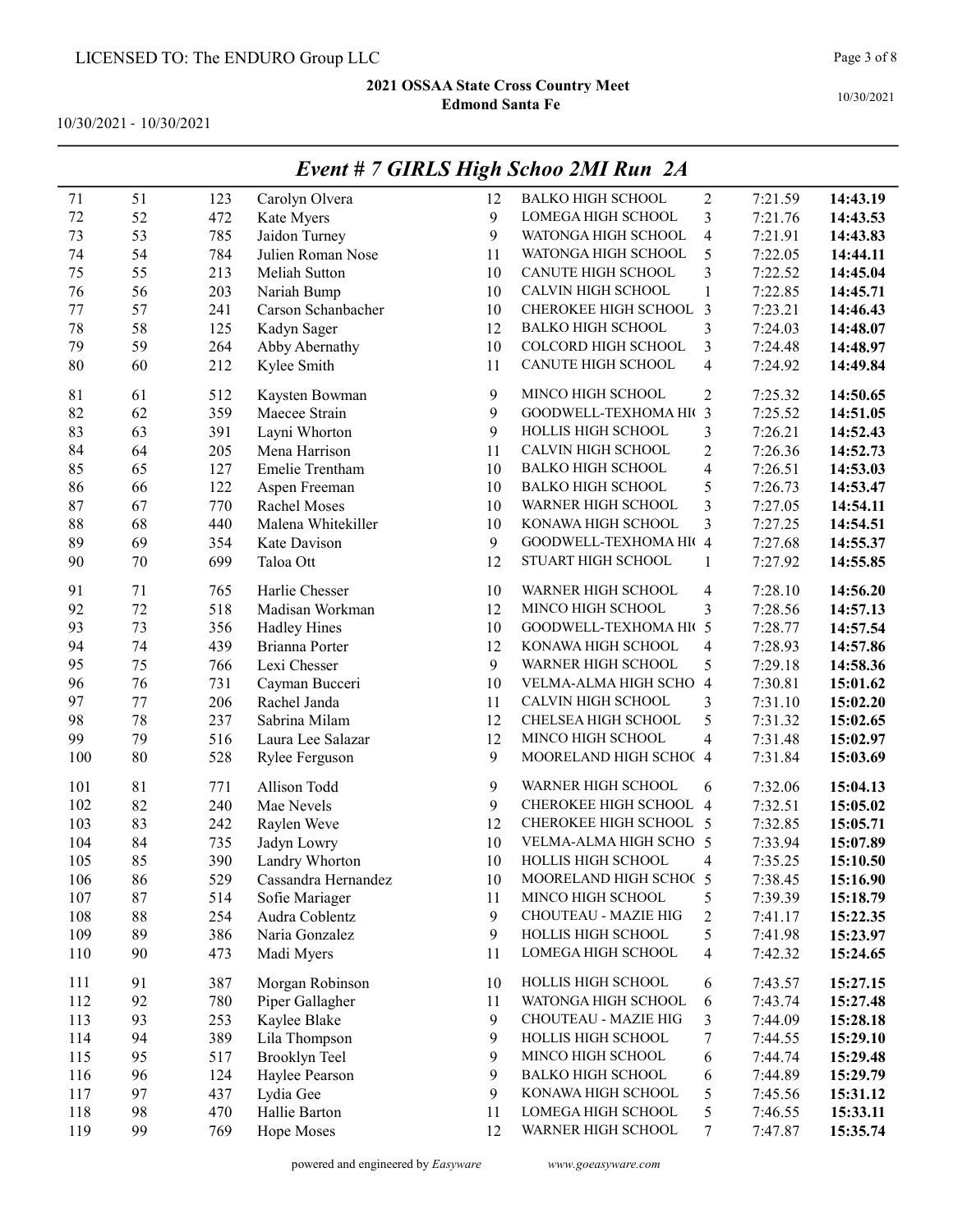10/30/2021 - 10/30/2021

|     |     |      |                           |    | $L$ <i>real</i> $\pi$ / <b>GTALS</b> $H$ $g$ <sup><math>\mu</math></sup> $g$ <i>choo</i> $2m$ Kun $2\pi$ |                |          |          |
|-----|-----|------|---------------------------|----|----------------------------------------------------------------------------------------------------------|----------------|----------|----------|
| 120 |     | 692  | Carlee Gayler             | 9  | STONEWALL HIGH SCHOO 2                                                                                   |                | 7:49.14  | 15:38.29 |
| 121 | 100 | 700  | Joey Steele               | 9  | STUART HIGH SCHOOL                                                                                       | 2              | 7:51.01  | 15:42.03 |
| 122 | 101 | 513  | Paislee Johnson           | 10 | MINCO HIGH SCHOOL                                                                                        | 7              | 7:54.93  | 15:49.87 |
| 123 | 102 | 763  | Alyssa Tolliver           | 10 | <b>WALTERS HIGH SCHOOL</b>                                                                               | $\overline{2}$ | 7:56.80  | 15:53.61 |
| 124 | 103 | 760  | Kendall Meason            | 11 | <b>WALTERS HIGH SCHOOL</b>                                                                               | 3              | 7:57.35  | 15:54.70 |
| 125 | 104 | 355  | Briza Hernandez           | 9  | GOODWELL-TEXHOMA HI( 6                                                                                   |                | 7:59.18  | 15:58.36 |
| 126 | 105 | 764  | Emma Youngblood           | 11 | <b>WALTERS HIGH SCHOOL</b>                                                                               | 4              | 8:02.04  | 16:04.09 |
| 127 | 106 | 258  | <b>Emily Miller</b>       | 10 | <b>CHOUTEAU - MAZIE HIG</b>                                                                              | 4              | 8:05.56  | 16:11.13 |
| 128 | 107 | 694  | <b>Braelyn Blasengame</b> | 12 | <b>STUART HIGH SCHOOL</b>                                                                                | 3              | 8:13.22  | 16:26.44 |
| 129 | 108 | 438  | Kristin Johnson           | 11 | KONAWA HIGH SCHOOL                                                                                       | 6              | 8:14.51  | 16:29.02 |
| 130 | 109 | 209  | Andi Winningham           | 9  | CALVIN HIGH SCHOOL                                                                                       | $\overline{4}$ | 8:15.36  | 16:30.72 |
| 131 | 110 | 204  | Allie Harrison            | 12 | CALVIN HIGH SCHOOL                                                                                       | 5              | 8:16.50  | 16:33.01 |
| 132 | 111 | 695  | Jacie Crenshaw            | 10 | <b>STUART HIGH SCHOOL</b>                                                                                | $\overline{4}$ | 8:16.89  | 16:33.79 |
| 133 | 112 | 357  | Emma Mitchell             | 10 | GOODWELL-TEXHOMA HIO                                                                                     | 7              | 8:17.94  | 16:35.88 |
| 134 | 113 | 447  | Mia Ovalle                | 10 | <b>LAVERNE HIGH SCHOOL</b>                                                                               | 6              | 8:25.48  | 16:50.96 |
| 135 | 114 | 698  | Haddie Lindley            | 10 | <b>STUART HIGH SCHOOL</b>                                                                                | 5              | 8:27.24  | 16:54.48 |
| 136 | 115 | 475  | Kamryn Turner             | 9  | <b>LOMEGA HIGH SCHOOL</b>                                                                                | 6              | 8:32.59  | 17:05.19 |
| 137 | 116 | 267  | Elizabeth Hankins         | 11 | COLCORD HIGH SCHOOL                                                                                      | $\overline{4}$ | 8:32.73  | 17:05.47 |
| 138 | 117 | 758  | Scotlyn Ford              | 9  | WALTERS HIGH SCHOOL                                                                                      | 5              | 8:32.95  | 17:05.91 |
| 139 | 118 | 1529 | Haili Igou                | 11 | STUART HIGH SCHOOL                                                                                       | 6              | 8:35.37  | 17:10.74 |
| 140 | 119 | 214  | Kelly Thompson            | 10 | <b>CANUTE HIGH SCHOOL</b>                                                                                | 5              | 8:36.11  | 17:12.23 |
| 141 | 120 | 781  | Ady Hightower             | 12 | WATONGA HIGH SCHOOL                                                                                      | 7              | 8:38.81  | 17:17.62 |
| 142 | 121 | 255  | Katelyn Hardy             | 12 | <b>CHOUTEAU - MAZIE HIG</b>                                                                              | 5              | 8:43.48  | 17:26.97 |
| 143 | 122 | 269  | Leah Richards             | 10 | COLCORD HIGH SCHOOL                                                                                      | 5              | 8:48.81  | 17:37.62 |
| 144 | 123 | 697  | Geralyn Haney             | 11 | <b>STUART HIGH SCHOOL</b>                                                                                | 7              | 8:49.57  | 17:39.14 |
| 145 | 124 | 762  | Amber Spence              | 11 | <b>WALTERS HIGH SCHOOL</b>                                                                               | 6              | 9:23.90  | 18:47.80 |
| 146 | 125 | 268  | Janessa Maberry           | 10 | <b>COLCORD HIGH SCHOOL</b>                                                                               | 6              | 10:13.04 | 20:26.09 |
| 147 | 126 | 761  | Raina Pequeno             | 9  | <b>WALTERS HIGH SCHOOL</b>                                                                               | 7              | 10:52.37 | 21:44.75 |

# Event # 7 GIRLS High Schoo 2MI Run 2A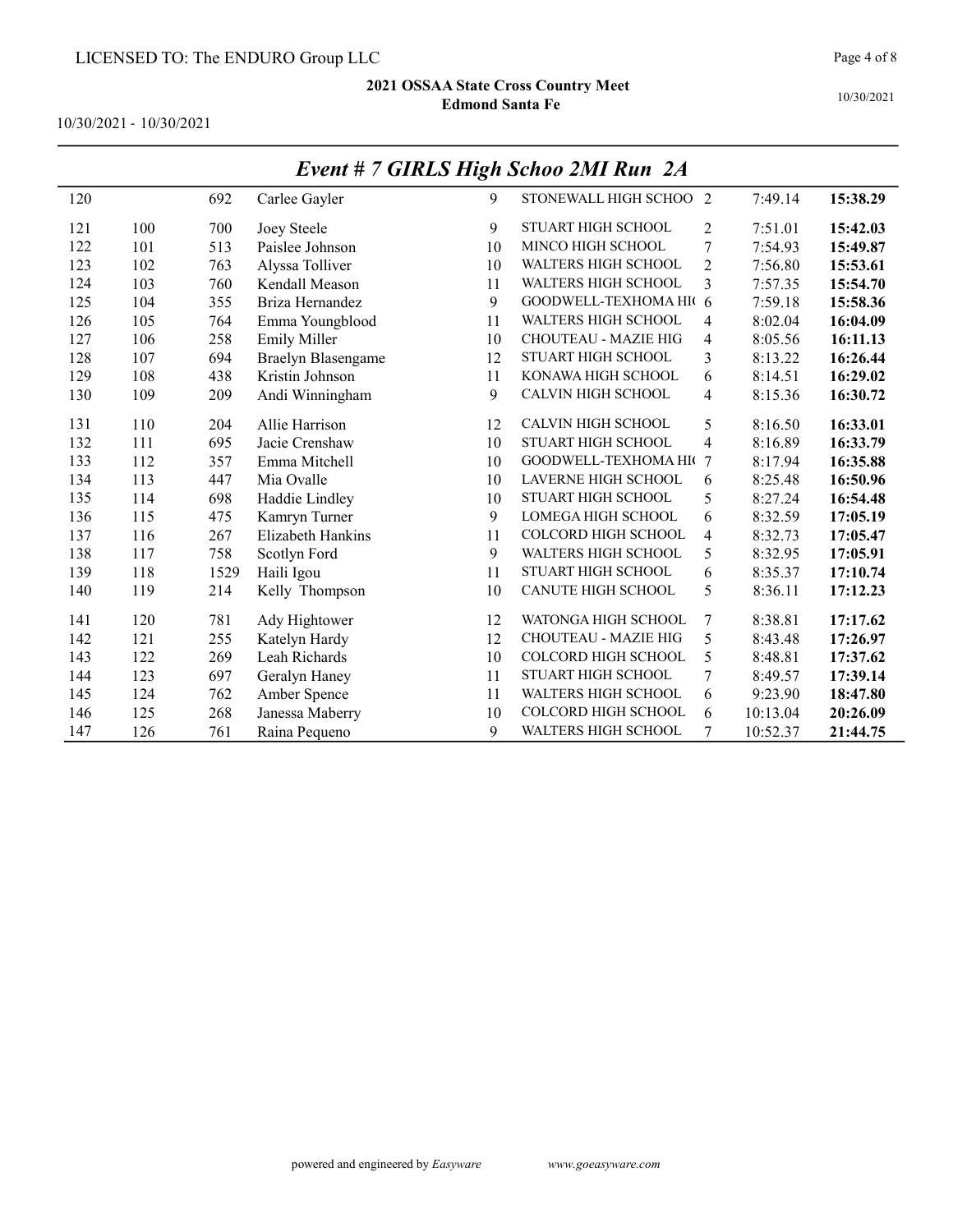Event # 8 BOYS High Schoo Run 2A

10/30/2021

10/30/2021 - 10/30/2021

| <b>PLACE</b>                 |                             | <b>TEAM</b> | <b>SCORE</b>                | <b>SCORERS</b>             | <b>DISPLACERS</b>                                   | TOP <sub>5</sub><br><b>TOTAL</b> | TOP <sub>5</sub><br><b>AVG/MI</b> | TOP <sub>5</sub><br>AVG | TOP <sub>5</sub><br><b>SPLIT</b> |
|------------------------------|-----------------------------|-------------|-----------------------------|----------------------------|-----------------------------------------------------|----------------------------------|-----------------------------------|-------------------------|----------------------------------|
| $\mathbf{1}$                 | TIMBERLAKE HIGH SCHO        |             | 96                          | $6 - 11 - 16 - 24 - 39$    | 66-100                                              | 1:30:54                          | 3:38.17                           | 18:10.88                | 1:40                             |
| $\overline{c}$               | HOOKER HIGH SCHOOL          |             | 101                         | 8-18-23-25-27              | 34-42                                               | 1:31:43                          | 6:26.49                           | 18:20.68                | 1:15                             |
| 3                            | <b>CALVIN HIGH SCHOOL</b>   |             | 144                         | $9 - 20 - 31 - 41 - 43$    | $72 - 81$                                           | 1:33:35                          | 7:46.43                           | 18:42.90                | 1:42                             |
| 4                            | <b>BOISE CITY HIGH SCHO</b> |             | 167                         | 2-12-36-54-63              | 107-115                                             | 1:33:25                          | 6:33.49                           | 18:41.08                | 3:11                             |
| 5                            | WARNER HIGH SCHOOL          |             | 191                         | 3-15-21-69-83              | 98-129                                              | 1:34:22                          | 7:09.35                           | 18:52.36                | 3:27                             |
| 6                            | CHOUTEAU - MAZIE HIG        |             | 204                         | 19-32-40-51-62             | 128                                                 | 1:36:05                          | 7:54.99                           | 19:12.95                | 1:50                             |
| 7                            | SANTA FE SOUTH PATHW        |             | 210                         | $1 - 7 - 14 - 85 - 103$    | 108-130                                             | 1:33:54                          | 3:45.34                           | 18:46.72                | 5:12                             |
| 8                            | <b>CARNEGIE HIGH SCHOOL</b> |             | 236                         | 30-33-46-60-67             | 91-106                                              | 1:37:40                          | 3:54.42                           | 19:32.10                | 1:11                             |
| 9                            | OKLAHOMA BIBLE HIGH         |             | 263                         | 4-37-53-82-87              | 89-99                                               | 1:37:44                          | 3:54.54                           | 19:32.74                | 3:19                             |
| 10                           | <b>BATTIEST HIGH SCHOOL</b> |             | 266                         | 13-35-38-58-122            |                                                     | 1:39:40                          | 3:59.19                           | 19:55.96                | 6:06                             |
|                              | KREMLIN-HILLSDALE HI        |             |                             |                            |                                                     |                                  |                                   | 19:41.18                |                                  |
| 11                           |                             |             | 282                         | 17-56-65-71-73             | 74-94                                               | 1:38:26                          | 3:56.23                           |                         | 2:15                             |
| 12                           | WESLEYAN CHRISTIAN H        |             | 290                         | 26-29-57-61-117            | 124-125                                             | 1:40:46                          | 4:01.85                           | 20:09.25                | 4:24                             |
| 13                           | SILO HIGH SCHOOL            |             | 304                         | 22-28-64-77-113            | 120-127                                             | 1:40:42                          | 4:01.67                           | 20:08.38                | 4:22                             |
| 14                           | HOLLIS HIGH SCHOOL          |             | 334                         | 5-49-52-112-116            | 118-119                                             | 1:42:22                          | 7:28.81                           | 20:28.34                | 5:38                             |
| 15                           | MERRITT HIGH SCHOOL         |             | 364                         | 10-76-78-86-114            |                                                     | 1:42:01                          | 4:04.82                           | 20:24.10                | 5:19                             |
| 16                           | <b>LAVERNE HIGH SCHOOL</b>  |             | 367                         | 55-68-70-79-95             | 101                                                 | 1:41:43                          | 7:01.09                           | 20:20.56                | 1:28                             |
| 17                           | MOORELAND HIGH SCHOO        |             | 390                         | 45-50-80-104-111           | 121                                                 | 1:43:40                          | 7:20.12                           | 20:43.91                | 3:03                             |
| 18                           | <b>LOMEGA HIGH SCHOOL</b>   |             | 392                         | 47-75-88-90-92             | 93-105                                              | 1:42:39                          | 7:25.67                           | 20:31.79                | 1:25                             |
| 19                           | HAMMON HIGH SCHOOL          |             | 440                         | 48-84-97-102-109           | 110                                                 | 1:45:19                          | 4:12.74                           | 21:03.73                | 2:33                             |
| 20                           | TUSHKA HIGH SCHOOL          |             | 448                         | 44-59-96-123-126           |                                                     | 1:49:42                          | 4:23.26                           | 21:56.34                | 5:54                             |
|                              | <b>OVERALL SCORE</b>        | <b>BIB</b>  |                             |                            |                                                     |                                  | <b>PLACE ON</b>                   |                         |                                  |
| <b>PLACE</b>                 | <b>PLACE</b>                | <b>NUM</b>  | <b>NAME</b>                 | <b>AGE</b><br><b>GRADE</b> | <b>TEAM</b>                                         |                                  | <b>TEAM</b>                       | <b>AVG/MI</b>           | <b>TIME</b>                      |
| $\mathbf{1}$                 | $\mathbf{1}$                | 1374        | Erik Franco                 | 12<br>12                   | SANTA FE SOUTH PATHW<br><b>GORE HIGH SCHOOL</b>     |                                  | $\mathbf{1}$                      | 3:16.10                 | 16:20.51                         |
| $\sqrt{2}$<br>$\overline{3}$ | $\overline{c}$              | 1069<br>865 | Ty Bliss<br>Livan Rosas     | 10                         | <b>BOISE CITY HIGH SCHO</b>                         |                                  | 1<br>$\mathbf{1}$                 | 3:21.70<br>3:22.28      | 16:48.53<br>16:51.43             |
| $\overline{4}$               | 3                           | 1468        | Gaige Maher                 | 12                         | WARNER HIGH SCHOOL                                  |                                  | $\mathbf{1}$                      | 3:26.54                 | 17:12.73                         |
| 5                            |                             | 1033        | Andrew Moore                | 11                         | EARLSBORO HIGH SCHOO                                |                                  | $\mathbf{1}$                      | 3:26.73                 | 17:13.67                         |
| 6                            |                             | 1265        | Jagger Worley               | 11                         | MT VIEW-GOTEBO HIGH                                 |                                  | 1                                 | 3:27.50                 | 17:17.54                         |
| $\sqrt{ }$                   | 4                           | 1304        | Matthew Smith               | 12                         | OKLAHOMA BIBLE HIGH                                 |                                  | $\mathbf{1}$                      | 3:29.59                 | 17:27.95                         |
| 8                            | 5                           | 1122        | Rowdy Randall               | 11                         | HOLLIS HIGH SCHOOL                                  |                                  | 1                                 | 3:29.90                 | 17:29.50                         |
| 9                            | 6<br>7                      | 1448        | Payton Glenn                | 10                         | TIMBERLAKE HIGH SCHO<br>SANTA FE SOUTH PATHW        |                                  | $\mathbf{1}$<br>$\sqrt{2}$        | 3:30.22                 | 17:31.14                         |
| 10                           |                             | 1376        | Ruben Gonzales              | 10                         |                                                     |                                  |                                   | 3:30.57                 | 17:32.87                         |
| 11                           | 8                           | 1126        | Elijah Gribble              | 10                         | HOOKER HIGH SCHOOL                                  |                                  | $\mathbf{1}$                      | 3:30.63                 | 17:33.17                         |
| 12                           | 9                           | 907         | Jaiden Guffey               | 12                         | CALVIN HIGH SCHOOL                                  |                                  | $\mathbf{1}$                      | 3:31.43                 | 17:37.18                         |
| 13<br>14                     | 10                          | 1238        | Riley Herndon<br>Jack Mccoy | 11                         | MERRITT HIGH SCHOOL                                 |                                  | $\mathbf{1}$                      | 3:31.74                 | 17:38.70                         |
| 15                           | 11<br>12                    | 1451<br>860 | Brayden Aduddell            | 12<br>10                   | TIMBERLAKE HIGH SCHO<br><b>BOISE CITY HIGH SCHO</b> |                                  | $\overline{2}$<br>$\overline{c}$  | 3:31.80<br>3:31.86      | 17:39.03<br>17:39.33             |
| 16                           | 13                          | 816         | Brayden Stovall             | 11                         | <b>BATTIEST HIGH SCHOOL</b>                         |                                  | $\mathbf{1}$                      | 3:32.04                 | 17:40.20                         |
| 17                           |                             | 1387        | <b>Adam Armstrong</b>       | 12                         | SAVANNA HIGH SCHOOL                                 |                                  | $\mathbf{1}$                      | 3:32.75                 | 17:43.78                         |
| 18                           | 14                          | 1378        | Josiah Medina               | 12                         | SANTA FE SOUTH PATHW                                |                                  | 3                                 | 3:32.88                 | 17:44.43                         |
| 19                           |                             | 1067        | Dash Garton                 | 10                         | FT. SUPPLY HIGH SCHO                                |                                  | $\mathbf{1}$                      | 3:34.07                 | 17:50.37                         |
| $20\,$                       | 15                          | 1464        | Koulter Drake               | 9                          | WARNER HIGH SCHOOL                                  |                                  | $\overline{2}$                    | 3:34.13                 | 17:50.68                         |
| 21                           | 16                          | 1453        | Alec Ullrich                | 10                         | TIMBERLAKE HIGH SCHO                                |                                  | 3                                 | 3:34.36                 | 17:51.83                         |
| 22                           | 17                          | 1162        | Harris Keithly              | 12                         | KREMLIN-HILLSDALE HI                                |                                  | $\mathbf{1}$                      | 3:36.13                 | 18:00.65                         |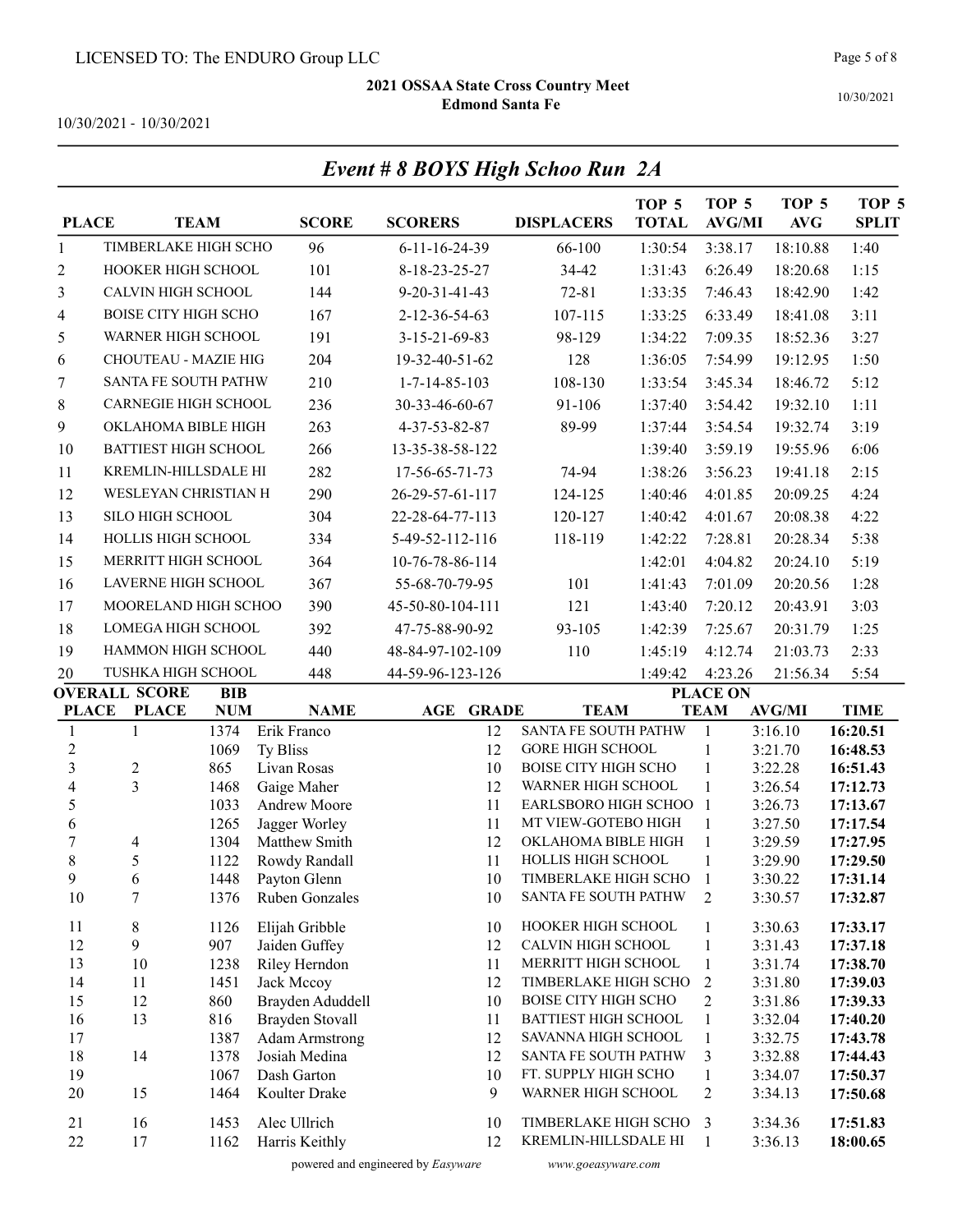10/30/2021 - 10/30/2021

|    |        |      |                         |    | $L$ rent $\pi$ o DOTS High Schoo Kun $2\pi$ |                         |         |          |
|----|--------|------|-------------------------|----|---------------------------------------------|-------------------------|---------|----------|
| 23 | 18     | 1129 | <b>Israel Ramos</b>     | 10 | HOOKER HIGH SCHOOL                          | $\overline{2}$          | 3:36.28 | 18:01.41 |
| 24 | 19     | 954  | Brayden Russell         | 11 | CHOUTEAU - MAZIE HIG                        | $\mathbf{1}$            | 3:38.24 | 18:11.21 |
| 25 | 20     | 908  | Kobe Harrison           | 12 | CALVIN HIGH SCHOOL                          | $\overline{2}$          | 3:40.67 | 18:23.38 |
| 26 | 21     | 1467 | Cooper Lange            | 11 | WARNER HIGH SCHOOL                          | 3                       | 3:41.30 | 18:26.53 |
| 27 | 22     | 1414 | Christian Vining        | 11 | SILO HIGH SCHOOL                            | $\mathbf{1}$            | 3:42.20 | 18:31.04 |
| 28 | 23     | 1127 | Ulisses Jimenez         | 9  | HOOKER HIGH SCHOOL                          | 3                       | 3:43.08 | 18:35.41 |
| 29 | 24     | 1452 | Chase Pierce            | 10 | TIMBERLAKE HIGH SCHO                        | $\overline{4}$          | 3:44.09 | 18:40.45 |
| 30 |        | 934  | Jaden Perry             | 11 | CHELSEA HIGH SCHOOL                         | $\mathbf{1}$            | 3:44.23 | 18:41.18 |
|    |        |      |                         |    |                                             |                         |         |          |
| 31 | 25     | 1130 | Kaysen Stevens          | 11 | HOOKER HIGH SCHOOL                          | 4                       | 3:45.02 | 18:45.10 |
| 32 | 26     | 1484 | Trey White              | 9  | WESLEYAN CHRISTIAN H                        | $\mathbf{1}$            | 3:45.28 | 18:46.41 |
| 33 | $27\,$ | 1124 | Axel Fernandez          | 11 | HOOKER HIGH SCHOOL                          | 5                       | 3:45.66 | 18:48.32 |
| 34 | 28     | 1409 | Conner Cordell          | 11 | SILO HIGH SCHOOL                            | $\overline{2}$          | 3:46.05 | 18:50.26 |
| 35 |        | 1496 | Alex Roath              | 10 | WRIGHT CITY HIGH SCH                        | $\mathbf{1}$            | 3:46.26 | 18:51.30 |
| 36 |        | 1514 | Deegan Hartzell         | 9  | THOMAS HIGH SCHOOL                          | $\,1$                   | 3:46.73 | 18:53.69 |
| 37 |        | 809  | Cooper Mitchell         | 11 | <b>BALKO HIGH SCHOOL</b>                    | $\mathbf{1}$            | 3:46.78 | 18:53.92 |
| 38 | 29     | 1485 | Leo Williams            | 9  | WESLEYAN CHRISTIAN H                        | $\boldsymbol{2}$        | 3:47.53 | 18:57.69 |
| 39 | 30     | 920  | <b>Charles Boettger</b> | 10 | CARNEGIE HIGH SCHOOL                        | $\mathbf{1}$            | 3:47.73 | 18:58.67 |
| 40 | 31     | 1526 | Jacobie Lacy            | 12 | CALVIN HIGH SCHOOL                          | 3                       | 3:48.15 | 19:00.79 |
|    |        |      |                         |    |                                             |                         |         |          |
| 41 | 32     | 951  | Daniel Chupp            | 12 | CHOUTEAU - MAZIE HIG                        | $\overline{2}$          | 3:48.63 | 19:03.15 |
| 42 | 33     | 924  | Elijah Valenzuela       | 12 | CARNEGIE HIGH SCHOOL                        | $\overline{2}$          | 3:48.95 | 19:04.76 |
| 43 | 34     | 1128 | Alejandro Perez         | 9  | HOOKER HIGH SCHOOL                          | 6                       | 3:49.11 | 19:05.57 |
| 44 | 35     | 814  | Lane Elrod              | 12 | <b>BATTIEST HIGH SCHOOL</b>                 | $\overline{2}$          | 3:49.50 | 19:07.53 |
| 45 | 36     | 863  | Adrian Olmos            | 9  | <b>BOISE CITY HIGH SCHO</b>                 | $\mathfrak{Z}$          | 3:49.76 | 19:08.84 |
| 46 | 37     | 1305 | <b>Brendon Tubbs</b>    | 10 | OKLAHOMA BIBLE HIGH                         | $\overline{c}$          | 3:49.97 | 19:09.85 |
| 47 |        | 1331 | Samuel Vasquez          | 10 | PIONEER-PLEASANT VAL                        | $\,1$                   | 3:50.03 | 19:10.19 |
| 48 | 38     | 813  | <b>Brett Cogburn</b>    | 9  | <b>BATTIEST HIGH SCHOOL</b>                 | $\mathfrak{Z}$          | 3:50.10 | 19:10.50 |
| 49 |        | 1495 | <b>Tristan Gross</b>    | 9  | WRIGHT CITY HIGH SCH                        | $\overline{2}$          | 3:50.31 | 19:11.59 |
| 50 | 39     | 1450 | Merric Judd             | 11 | TIMBERLAKE HIGH SCHO                        | 5                       | 3:50.39 | 19:11.98 |
| 51 | 40     | 956  | Hayden Stutzman         | 12 | CHOUTEAU - MAZIE HIG                        | 3                       | 3:50.47 | 19:12.35 |
| 52 | 41     | 911  | Jonas Winningham        | 12 | CALVIN HIGH SCHOOL                          | $\overline{\mathbf{4}}$ | 3:50.60 | 19:13.01 |
| 53 | 42     | 1125 | Zahid Fernandez         | 9  | HOOKER HIGH SCHOOL                          | 7                       | 3:51.46 | 19:17.32 |
| 54 |        | 890  | Gavin Gore              | 10 | <b>BUFFALO HIGH SCHOOL</b>                  | $\mathbf{1}$            | 3:51.52 | 19:17.62 |
| 55 |        | 889  | Kayden Carter           | 10 | <b>BUFFALO HIGH SCHOOL</b>                  | $\mathbf{2}$            | 3:51.72 | 19:18.61 |
| 56 |        | 1167 | Braydan Hill            | 10 | LATTA HIGH SCHOOL                           | $\mathbf{1}$            | 3:51.80 | 19:19.01 |
| 57 | 43     | 909  | <b>Tyler Raney</b>      | 9  | CALVIN HIGH SCHOOL                          | 5                       | 3:52.03 | 19:20.17 |
| 58 | 44     | 1457 | Tagen Simon             | 10 | TUSHKA HIGH SCHOOL                          | 1                       | 3:52.46 | 19:22.31 |
| 59 | 45     | 1261 | Jaxon Mouser            | 10 | MOORELAND HIGH SCHOC 1                      |                         | 3:53.19 | 19:25.98 |
| 60 | 46     | 925  | Asa Worthington         | 11 | CARNEGIE HIGH SCHOOL 3                      |                         | 3:53.62 | 19:28.11 |
|    |        |      |                         |    |                                             |                         |         |          |
| 61 |        | 1068 | Jayden Wallace          | 9  | GERONIMO HIGH SCHOOL 1                      |                         | 3:53.67 | 19:28.36 |
| 62 | 47     | 1193 | Austin Chestnut         | 10 | LOMEGA HIGH SCHOOL                          | $\mathbf{1}$            | 3:54.78 | 19:33.90 |
| 63 |        | 1018 | Mason Boger             | 11 | DRUMMOND HIGH SCHOO 1                       |                         | 3:54.84 | 19:34.23 |
| 64 | 48     | 1090 | Alex Little             | 12 | HAMMON HIGH SCHOOL                          | 1                       | 3:54.93 | 19:34.69 |
| 65 | 49     | 1119 | Canaan Motley           | 9  | HOLLIS HIGH SCHOOL                          | $\overline{c}$          | 3:55.02 | 19:35.14 |
| 66 | 50     | 1259 | Trevor Elwood           | 10 | MOORELAND HIGH SCHOC 2                      |                         | 3:55.13 | 19:35.66 |
| 67 | 51     | 952  | Dillon Coblentz         | 12 | CHOUTEAU - MAZIE HIG                        | 4                       | 3:55.18 | 19:35.92 |
| 68 | 52     | 1123 | Jaxon Wright            | 9  | HOLLIS HIGH SCHOOL                          | 3                       | 3:55.72 | 19:38.62 |
| 69 | 53     | 1302 | Eli Litchy              | 10 | OKLAHOMA BIBLE HIGH                         | 3                       | 3:55.81 | 19:39.05 |
| 70 |        | 1148 | Taylor Reed             | 12 | KETCHUM HIGH SCHOOL                         | $\mathbf{1}$            | 3:56.31 | 19:41.57 |
| 71 | 54     | 866  | Jase Stewart            | 10 | <b>BOISE CITY HIGH SCHO</b>                 | $\overline{4}$          | 3:56.63 | 19:43.17 |
|    |        |      |                         |    |                                             |                         |         |          |

## Event # 8 BOYS High Schoo Run 2A

powered and engineered by Easyware www.goeasyware.com

Page 6 of 8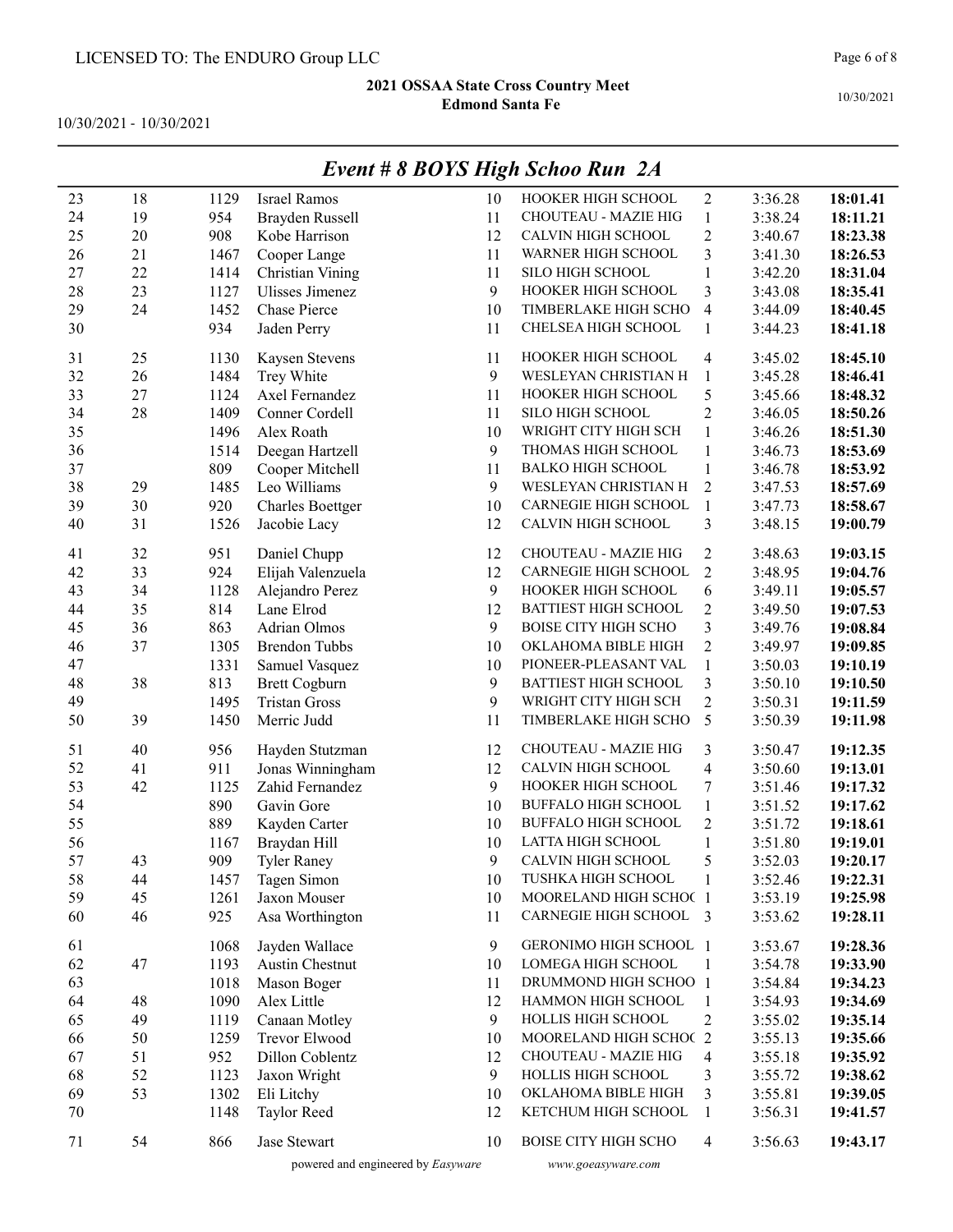10/30/2021 - 10/30/2021

|     |    |      |                          |       | $L$ veni # 0 DOTS 11ign Schoo Kun $2A$ |                          |         |          |
|-----|----|------|--------------------------|-------|----------------------------------------|--------------------------|---------|----------|
| 72  |    | 1527 | Alex Gomez               | 10    | WAURIKA HIGH SCHOLL                    | 1                        | 3:56.86 | 19:44.34 |
| 73  | 55 | 1170 | Jonathan Guajardo        | 10    | LAVERNE HIGH SCHOOL                    | $\mathbf{1}$             | 3:56.93 | 19:44.68 |
| 74  |    | 1264 | Cole Evans               | 12    | MT VIEW-GOTEBO HIGH                    | $\overline{c}$           | 3:57.02 | 19:45.12 |
| 75  | 56 | 1160 | Maddox Allison           | 9     | KREMLIN-HILLSDALE HI                   | $\overline{2}$           | 3:57.59 | 19:47.96 |
| 76  | 57 | 1480 | Canyon Floyd             | 10    | WESLEYAN CHRISTIAN H                   | 3                        | 3:58.08 | 19:50.43 |
| 77  | 58 | 812  | <b>Brady Billingsley</b> | 12    | <b>BATTIEST HIGH SCHOOL</b>            | $\overline{\mathbf{4}}$  | 3:58.97 | 19:54.85 |
| 78  | 59 | 1456 | Lex Simon                | 12    | TUSHKA HIGH SCHOOL                     | $\overline{2}$           | 3:59.48 | 19:57.44 |
| 79  | 60 | 919  | <b>Andrew Bearbow</b>    | 10    | CARNEGIE HIGH SCHOOL                   | $\overline{4}$           | 3:59.66 | 19:58.30 |
| 80  | 61 | 1483 | Drew White               | 11    | WESLEYAN CHRISTIAN H                   | $\overline{4}$           | 4:00.24 | 20:01.21 |
| 81  | 62 | 950  | Braden Blake             | 11    | CHOUTEAU - MAZIE HIG                   | 5                        | 4:00.42 | 20:02.14 |
| 82  | 63 | 862  | Jesus Gamez              | 10    | <b>BOISE CITY HIGH SCHO</b>            | 5                        | 4:00.52 | 20:02.64 |
| 83  | 64 | 1413 | Alex Sexton              | 11    | SILO HIGH SCHOOL                       | 3                        | 4:01.37 | 20:06.88 |
| 84  | 65 | 1165 | Wade Ratzlaff            | 10    | KREMLIN-HILLSDALE HI                   | 3                        | 4:01.47 | 20:07.35 |
| 85  | 66 | 1454 | Kaleb Wear               | 9     | TIMBERLAKE HIGH SCHO                   | 6                        | 4:02.00 | 20:10.01 |
| 86  | 67 | 923  | <b>Bryson Longhat</b>    | 11    | CARNEGIE HIGH SCHOOL                   | 5                        | 4:02.13 | 20:10.66 |
| 87  | 68 | 1169 | Marcos Delatorre         | 9     | LAVERNE HIGH SCHOOL                    | $\overline{2}$           | 4:02.22 | 20:11.12 |
| 88  | 69 | 1469 | Dalton Nichols           | 10    | WARNER HIGH SCHOOL                     | $\overline{\mathbf{4}}$  | 4:02.29 | 20:11.49 |
| 89  | 70 | 1173 | Anthony Salgado          | 12    | LAVERNE HIGH SCHOOL                    | 3                        | 4:02.47 | 20:12.35 |
| 90  | 71 | 1163 | Cheyenne Moore           | 12    | KREMLIN-HILLSDALE HI                   | $\overline{\mathbf{4}}$  | 4:02.78 | 20:13.94 |
| 91  | 72 | 910  | Caleb Rockey             | 9     | CALVIN HIGH SCHOOL                     | 6                        | 4:02.84 | 20:14.23 |
| 92  | 73 | 1164 | Casen Purdy              | 9     | KREMLIN-HILLSDALE HI                   | 5                        | 4:03.20 | 20:16.00 |
| 93  | 74 | 1161 | David Granberg           | 11    | KREMLIN-HILLSDALE HI                   | 6                        | 4:03.34 | 20:16.71 |
| 94  |    | 1364 | Andrew Scott             | 10    | RYAN HIGH SCHOOL                       | 1                        | 4:03.40 | 20:17.00 |
| 95  | 75 | 1198 | Jonah Pendergraft        | 9     | LOMEGA HIGH SCHOOL                     | $\overline{c}$           | 4:03.62 | 20:18.13 |
| 96  | 76 | 1239 | John Johnson             | 10    | MERRITT HIGH SCHOOL                    | $\overline{c}$           | 4:03.73 | 20:18.65 |
| 97  |    | 1149 | <b>Brendan Smith</b>     | 10    | KETCHUM HIGH SCHOOL                    | $\overline{2}$           | 4:03.84 | 20:19.22 |
| 98  | 77 | 1415 | Shawn Weaver             | 10    | SILO HIGH SCHOOL                       | $\overline{\mathcal{L}}$ | 4:04.04 | 20:20.23 |
| 99  | 78 | 1236 | Jackson Bow              | 9     | MERRITT HIGH SCHOOL                    | 3                        | 4:04.21 | 20:21.07 |
| 100 | 79 | 1168 | Angel Alba               | 10    | LAVERNE HIGH SCHOOL                    | $\overline{\mathcal{A}}$ | 4:04.35 | 20:21.75 |
| 101 | 80 | 1260 | <b>Edgar Lucero</b>      | 11    | MOORELAND HIGH SCHOC 3                 |                          | 4:04.66 | 20:23.31 |
| 102 | 81 | 906  | Jace Dickey              | 9     | CALVIN HIGH SCHOOL                     | 7                        | 4:07.20 | 20:36.00 |
| 103 | 82 | 1300 | Jacob Buller             | 9     | OKLAHOMA BIBLE HIGH                    | $\overline{\mathbf{4}}$  | 4:07.86 | 20:39.31 |
| 104 | 83 | 1465 | <b>Blake Ellis</b>       | 10    | WARNER HIGH SCHOOL                     | 5                        | 4:08.07 | 20:40.37 |
| 105 | 84 | 1087 | Lathan Grabeal           | 12    | HAMMON HIGH SCHOOL                     | $\overline{c}$           | 4:08.22 | 20:41.14 |
| 106 | 85 | 1375 | Jaime Gomez              | 9     | SANTA FE SOUTH PATHW                   | $\overline{4}$           | 4:08.56 | 20:42.83 |
| 107 | 86 | 1237 | Coy Bullard              | 10    | MERRITT HIGH SCHOOL                    | $\overline{4}$           | 4:08.69 | 20:43.45 |
| 108 | 87 | 1303 | Eric Smith               | 9     | OKLAHOMA BIBLE HIGH                    | 5                        | 4:09.51 | 20:47.56 |
| 109 | 88 | 1196 | <b>Braxton Murray</b>    | 10    | LOMEGA HIGH SCHOOL                     | 3                        | 4:10.14 | 20:50.71 |
| 110 | 89 | 1299 | Graydon Bruyn            | 9     | OKLAHOMA BIBLE HIGH                    | 6                        | 4:10.33 | 20:51.67 |
| 111 | 90 | 1195 | Jesse Johnston           | 12    | LOMEGA HIGH SCHOOL                     | 4                        | 4:11.34 | 20:56.72 |
| 112 | 91 | 922  | Aiden Ingram             | $8\,$ | CARNEGIE HIGH SCHOOL                   | 6                        | 4:11.45 | 20:57.27 |
| 113 | 92 | 1199 | <b>Brooks Uhlenhake</b>  | 11    | LOMEGA HIGH SCHOOL                     | 5                        | 4:11.90 | 20:59.52 |
| 114 | 93 | 1194 | Owen Duffy               | 11    | LOMEGA HIGH SCHOOL                     | 6                        | 4:12.21 | 21:01.09 |
| 115 |    | 1515 | Gage Bedick              | 10    | CASHION HIGH SCHOOL                    | $\mathbf{1}$             | 4:12.75 | 21:03.77 |
| 116 | 94 | 1166 | Landon Schultz           | 11    | KREMLIN-HILLSDALE HI                   | 7                        | 4:14.09 | 21:10.45 |
| 117 | 95 | 1171 | Royce Henricks           | 9     | LAVERNE HIGH SCHOOL                    | 5                        | 4:14.58 | 21:12.90 |
| 118 | 96 | 1458 | Cole Simpson             | 12    | TUSHKA HIGH SCHOOL                     | 3                        | 4:14.64 | 21:13.24 |
| 119 | 97 | 1086 | Christian Flowers        | 10    | HAMMON HIGH SCHOOL                     | 3                        | 4:16.37 | 21:21.89 |
| 120 | 98 | 1466 | Wyatt Hamilton           | 11    | WARNER HIGH SCHOOL                     | 6                        | 4:17.70 | 21:28.52 |

# Event # 8 BOYS High Schoo Run 2A